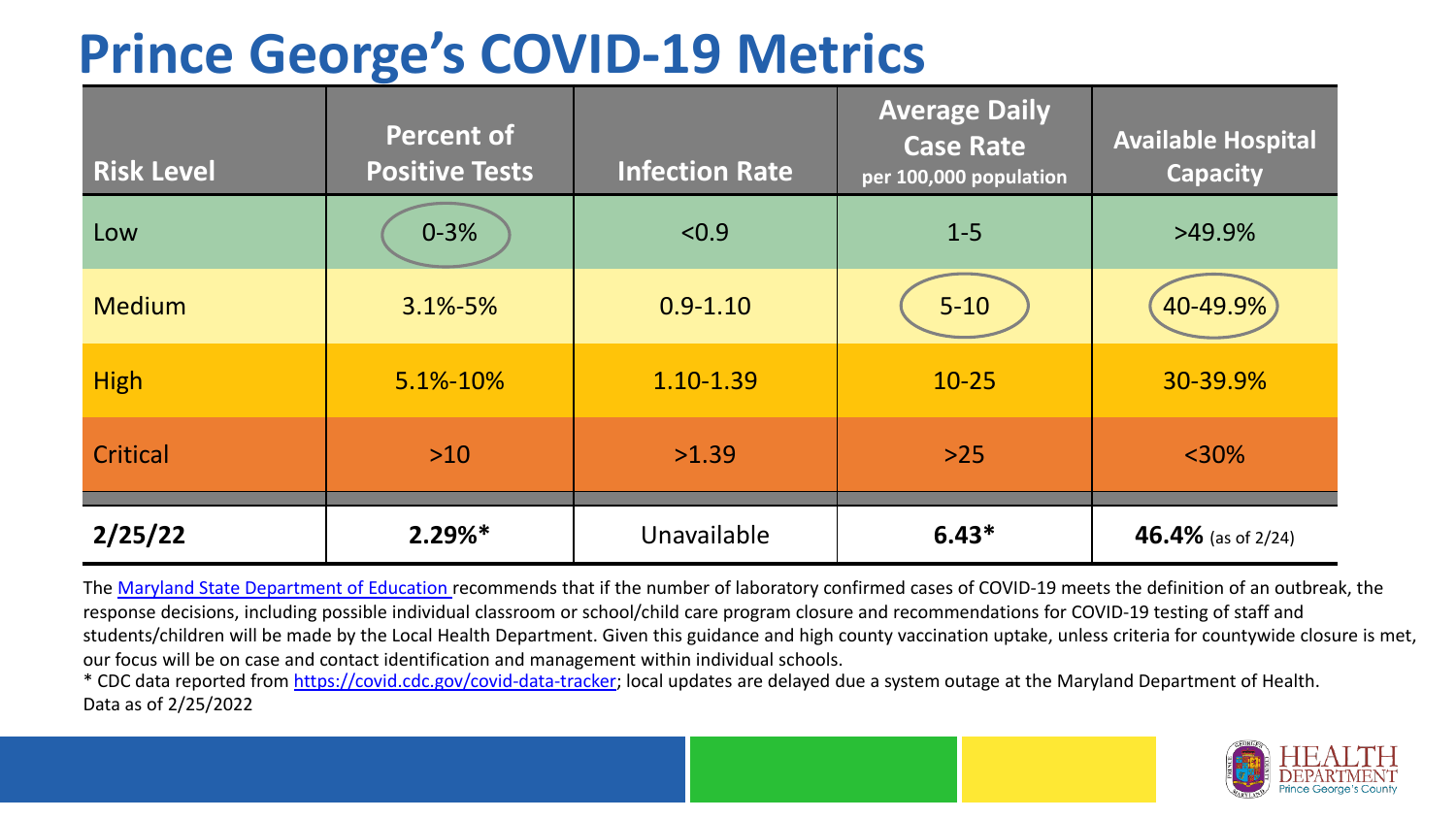## **COVID-19 Community Transmission and Vaccination**

Per the [CDC updated guidance for COVID-19 Prevention in K-12 Schools,](https://www.cdc.gov/coronavirus/2019-ncov/community/schools-childcare/k-12-guidance.html) vaccination is considered the leading prevention strategy for those who are eligible, and **Prince George's County exceeds the percentage of U.S. vaccinations for ages 12 and above**. The CDC also emphasizes using multiple prevention strategies together consistently, included universal indoor masking, as needed based on the level of community transmission and vaccine coverage.



day case rate.

\*\* Local vaccination data reported as of 2/24/2022